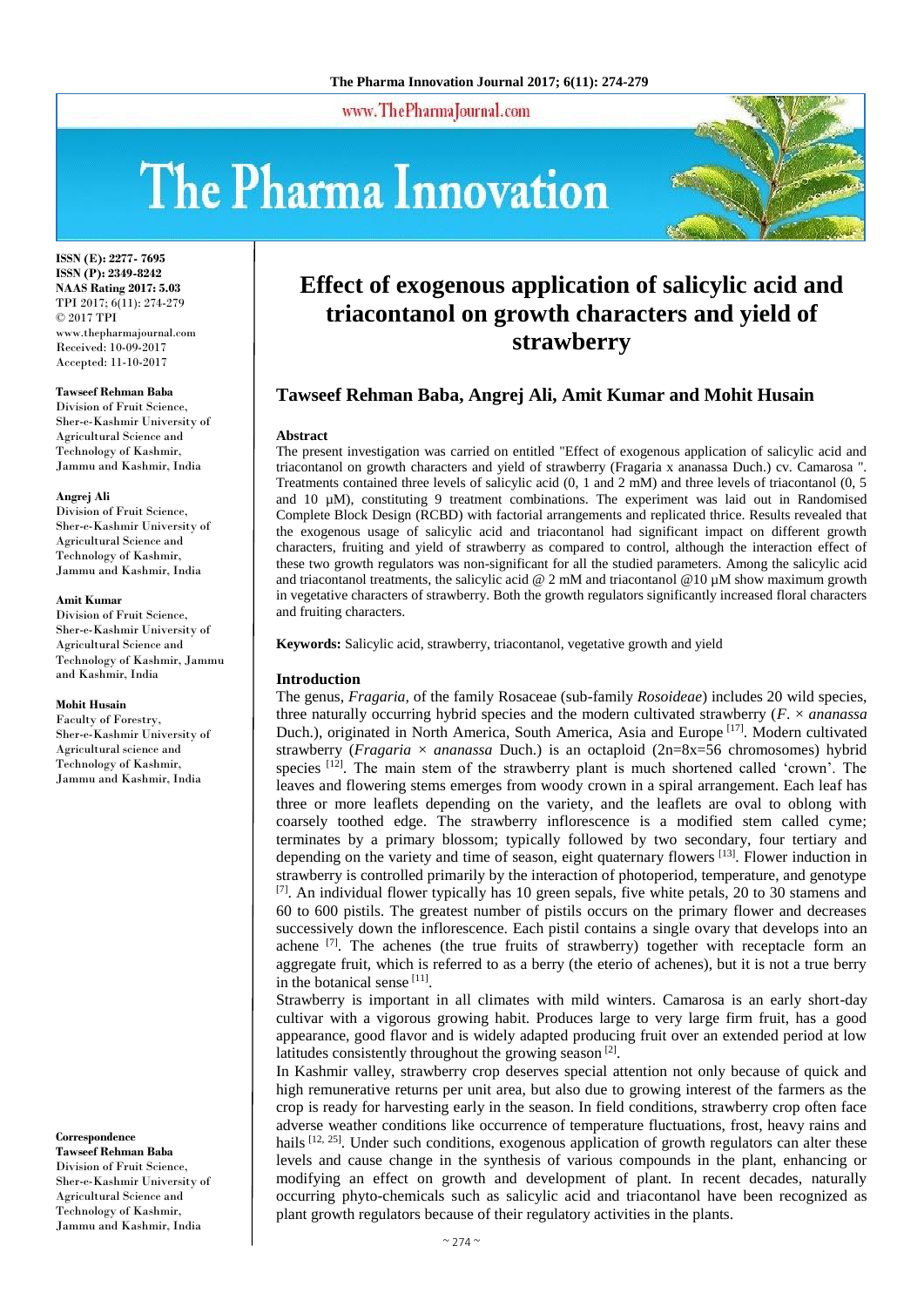Salicylic acid (SA) naturally occurs in plants and various aspects of plant life cycle can be affected by this phytohormone. Salicylic acid (SA), a ubiquitous plant phenolic compound, regulates a number of processes in plants. Salicylic acid is a natural phenolic compound presented in many plants and is an important component in the signal transduction pathway. Salicylic acid (SA), an endogenous plant growth regulator has been found to generate a wide range of metabolic and physiological responses in plants there by affecting their growth and development [14].

Exogenous application of triacontanol has found beneficial effect on chlorophyll contents, photosynthetic rate and chlorophyll fluorescence<sup>[32, 23]</sup>. Various studies indicate strong evidences that the application of triacontanol applied either to the root medium or to leaves enhanced the growth and yield of crops, including agronomic and horticultural crops as well as medicinal and aromatic crop plants under normal and adverse conditions<sup>[26]</sup>.

Application of Salicylic Acid and Triacontanol on Growth, Yield of Strawberry (*Fragaria* × *ananassa* Duch.) cv. Camarosa" laid the role of in the growth of different characters, flowering, fruiting and yield of strawberry.

# **Materials and Methods**

This study was performed at the experimental field, Division of Fruit Science, Sher-e-Kashmir University of Agricultural Sciences and Technology of Kashmir during 2015 to study effect of effect of exogenous application of salicylic acid and triacontanol on growth characters and yield of strawberry (*Fragaria* x *ananassa* Duch.) cv. Camarosa". The experimental site is situated at an elevation of 1685 meters above mean sea level between 34° 9'0" N latitude, 74° 52'55" E longitude. Different treatments of salicylic acid (0, 1 and 2 mM) and triacontanol  $(0, 5 \text{ and } 10 \mu)$  were applied. Two sprays were done;  $1^{st}$  at 3-4 leaf stage during spring growth  $\&$  $2<sup>nd</sup>$  at 15 days after 1<sup>st</sup> application. The different characters were measured and were randomly selected from each treatment for recording data on plant height, plant spread and number of leaves per plant while 20 leaves were taken into account for leaf area measurements.The height of plants was measured from the marked point at ground level to the leaf apex with the help of measuring scale and expressed in cm. Plant spread was measured with the help of measuring scale from North to South and East to West and the average of both the direction's measurements was expressed as plant spread in cm. The number of leaves produced by randomly selected plants was counted and expressed as average number leaf per plant. The leaf area of 20 fully developed leaves was measured using Leaf Area Meter (Systronics) and values were expressed in cm<sup>[2]</sup>. The time period between the date of start of flowering to the end of the flowering of 50 per cent plants (n=10) under each treatment was recorded and the average values were expressed in days. Total number of flowers borne on randomly selected plants in each treatment was noted during whole flowering period and expressed as number of flowers per plant. Total number of flowers per plant was counted and number of berry harvested from the sampled plants was recorded and thus, fruit set percent was worked out using formula  $[43]$ . Time (days) taken from anthesis of flowers to the development of desired color of the fruits (i.e. harvest maturity) were recorded on 20 fruits and the average days taken to fruit maturity was expressed in days. The total number of fruits from ten randomly selected plants in each treatment were counted at each picking and average number

of fruit per plant were worked out. Total fruits harvested from ten randomly selected plants in each treatment from all pickings were weighed with electronic balance and the average fruit yield per plant was expressed in gram (g). The total yield of berries under each treatment was recorded from ten randomly marked plants in each treatment and yield was calculated on hectare basis and expressed in kg ha<sup>-1</sup>.

# **Experimental design and statistical analysis**

The data collected on various parameters during an experiment were subjected to statistical analysis in Randomised Complete Block Design following  $2 \times 3$ Factorial arrangements as per standard procedure [29].

# **Result and Discussion**

Data on different growth characters (plant height, plant spread, number of leaves per plant, and leaf area per plant) of strawberry cv. Camarosa as influenced by salicylic acid and triacontanol treatments were recorded.

In present study, application of salicylic acid influenced vegetative growth of strawberry cv. Camarosa. The average plant height was recorded and was increased significantly due to the salicylic acid treatment as compared to control. Salicylic acid at 2 mM resulted in maximum plant height; but it was statistically at par with 1 mM salicylic acid. Salicylic acid at 2 mM also showed maximum plant spread; exhibiting significantly higher values over control. The number of leaves per plant was significantly increased due to salicylic acid treatment over control. An increase in leaf area of strawberry during the study period was observed due to salicylic acid treatment, but significant results over control were noted. These results are similar to as reported in strawberry  $[21, 9]$ . It has been suggested that the growth-promoting effects of salicylic acid could be related to changes in the hormonal status  $[37, 1]$  or by role in photosynthesis, transpiration, and stomatal conductance  $[8, 41]$ . Salicylic acid promotes some physiological processes and inhibits others depending on its concentration, plant species, developmental stages and environmental conditions [36, 14] Salicylic acid has been found to generate a wide range of metabolic and physiological responses in plants thereby affecting their growth and development, although the effect of salicylic acid on growth depends on the plant species, developmental stage, and the salicylic acid concentrations<sup>[15]</sup>. In Basil and Marjoram low concentration of salicylic acid increased photosynthetic activity, which enhanced their plant height, number of internodes, number of branches and leaves as well as fresh and dry weights  $[10]$ .

Application of triacontanol greatly influenced vegetative growth of strawberry cv. Camarosa. Significantly maximum plant height was noted due to triacontanol application as compared to control. Triacontanol at 10µM recorded highest plant height, maximum plant spread, maximum leaf number per plant was counted and an increase in leaf area of strawberry during the study period was observed compared to control. Triacontanol induced improvement in growth of strawberry as observed in the present study might be due to increasing the level of  $RuBisCO<sup>5</sup>$ , regulation of many genes [40] related to photosynthesis, modulation in activities of antioxidants [31] by triggering secondary messenger for activity of those enzymes involved in carbohydrate metabolism and several physiological responses and biochemical processes [34]. Increased vegetative growth in strawberry recorded  $[24]$  when prayed 1.25, 2.50 or 5ppm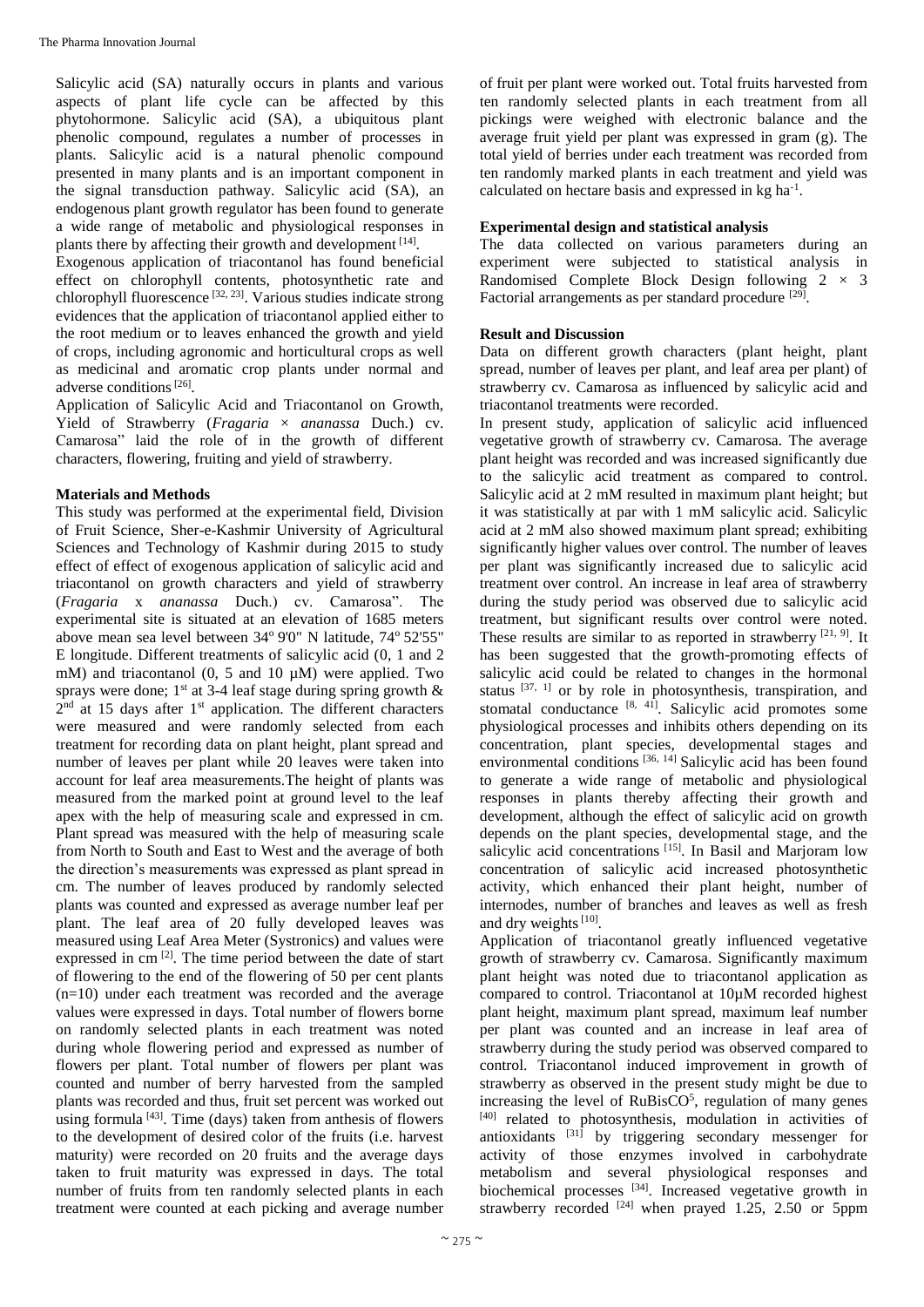triacontanol. Salicylic acid application significantly increased the duration of flowering, number of flowers per plant, percent fruit set and number of fruits per plant in strawberry cv. Camarosa however non-significant difference in days taken to fruit maturity was observed as compared to control. Maximum duration of flowering (36.79 days) was noted with salicylic acid @ 2 mM but it was statistically at pat with salicylic acid @ 1 mM. Maximum number of flowers per plant (18.36) was recorded with 2 mM salicylic acid followed by 1 mM salicylic acid (17.49) and lowest number of flowers per plant (16.58) was recorded in control. Although, the exact mechanism of flowering inducing property of salicylic acid is yet to be explored, Oota<sup>[28]</sup> hypothesized that O-hydroxyl of salicylic acid confers the metal chelating property that favours induction of flowering. Beneficial effects of salicylic acid on flowering in present study might be attributed to vigorous plants as reflected on improving vegetative growth and followed by active translocation of the photosynthesis products from source to flower production. Also, salicylic acid ameliorates the adverse effect of stressful environment [14] that can be related to increased photosynthetic efficiency by stabilization of chlorophyll, higher production and translocation of photosynthetic reserves for enhanced flowering. The present study is also in consonance with the reports of Qureshi<sup>[33]</sup> and Kazemi<sup>[21]</sup>. Increased number of flowers per inflorescence in strawberry due to salicylic acid application under stress. Highest fruit set was noted with the application of salicylic acid @ 2 mM, but statistically at par with salicylic acid @1 mM while lowest fruit set (%) in control<sup>3</sup> . These results are in close agreement with the findings of Qureshi [33] who demonstrated that the salicylic acid application increased fruit set in strawberry. It is probable that aqueous spraying with salicylic acid may have interfered with the biosynthesis/action of ethylene, which in turn reduced flower/fruitlet abscission [27]. Progressive increase in salicylic acid concentration significantly enhanced number of fruits per plant as compared to control and recorded maximum number of fruits per plant (14.47), followed by 1 mM salicylic acid (13.50 and minimum number of fruits per plant (12.57) was observed in control. These results are also corroborated with as in strawberry [19]. Higher number of fruits per plant in present study is the cumulative effects of enhanced duration of flowering, increased number of flowers per plant and higher fruit set percentage due to salicylic acid application. Moreover, salicylic acid increased fruit retention in mango might be due to the better photosynthetic activity leading to proper supply of carbohydrates to sink<sup>[39]</sup>.

Triacontanol application significantly increased duration of flowering and number of flowers per plant in strawberry cv. Camarosa compared to control and best results were obtained with the application of triacontanol @ 10 µM. Beneficial effects of triacontanol at flowering in strawberry might be attributed to vigorous plants as reflected on improving vegetative growth and followed by active translocation of the photosynthesis products from source to flowering organs. These results are in conformity with the findings of Kumar  $^{[24]}$ and Sharma<sup>[38]</sup> in olive. Fruit set showed significant increase when the concentration of triacontanol was raised from control to 10µM. It was found that highest fruit set per cent of (81.92%) was noticed when plants were applied with triacontanol at 10 µM followed by 5 µM triacontanol which

recorded fruit set (79.63%). Control treatment recorded lowest fruit set (76.63%). Enhanced fruit set percent due to triacontanol might be attributed to the inhibition of preabscission pectinase and cellulase activities [16]. These findings were in agreement as reported in mango  $[30]$ , in 'New Castle' apricot<sup>[20]</sup>, and in olive<sup>[38]</sup>. Triacontanol significantly delayed fruit maturation compared to the control. Triacontanol @ 10 µM took maximum days (25.48) for fruit maturity although; it was statistically at par with 5  $\mu$ M triacontanol (24.98 days). Lowest number of days (23.39) to fruit maturity were recorded in control. These results were also corroborated as in mandarin<sup>6</sup>. Exogenous application of triacontanol significantly increased with each increased level of triacontanol. Maximum number of fruits per plant (14.62) were recorded with 10µM triacontanol followed by 5µM triacontanol which recorded 13.44 number of fruits per plant whereas the lowest number of fruits per plant (12.47) was recorded when no triacontanol was sprayed. These results were in accordance with findings as in mandarin<sup>6</sup> and in tomato [22] .

Application of salicylic acid significantly enhanced fruit yield per plant as well as per ha compared to control and the best results were obtained with 2 mM salicylic acid, exhibiting highest yield (161.85 g per plant and 11989 kg per ha) with the application of 2 mM salicylic acid, followed by 1 mM salicylic acid (150.68 g per plant and 11162 kg per ha). The lowest yield (135.68 g per plant and 10151 kg per ha) was noted in control. In present study, salicylic acid treatments have attributed to prolonged flowering duration, exhibiting more number of flowers per plant and higher fruit set percent, resulted in more number of fruits per plant with higher weight of individual fruits than those in control, and ultimately realized the enhanced fruit yield. Similar results have also been observed who also reported increased fruit yield in strawberry due to salicylic acid application [19, 15].

Application of triacontanol significantly enhanced fruit yield per plant as well as per ha compared to control. Highest fruit yield (166.29 g per plant and 11989 kg ha) was recorded with the application of 10  $\mu$ M triacontanol, followed by 5  $\mu$ M triacontanol (148.18 g per plant and 11162 kg per ha) and lowest fruit yield (133.75 g per plant and 10051 kg per ha) was noted in control. In present study, triacontanol treatments has attributed to prolonged flowering duration, exhibiting more number of flowers per plant and higher fruit set percent, resulted in more number of fruits per plant with higher weight of individual fruits than those in control, and ultimately realized the enhanced fruit yield. These results are also in accordance as in plum<sup>[4]</sup>, in Guava<sup>[18]</sup>, in strawberry<sup>[24]</sup> and in mandarin <sup>[6]</sup> who reported yield enhancement due to triacontanol application [42] . Foliar applied triacontanol at different growth stages enhance the translocation of assimilates resulting in increased yield and yield attributes, however optimal concentrations of triacontanol and plant age are among the important factors that control the growth and final yield of various plant species<sup>[35]</sup>.

# **Conclusion**

In this study, we determined that both the growth regulators were found effective for increase in vegetative growth characters (plant height, plant spread, number of leaves per plants and leaf area), duration of flowering, number of flowers (as well as fruits) per plant and higher fruit yield.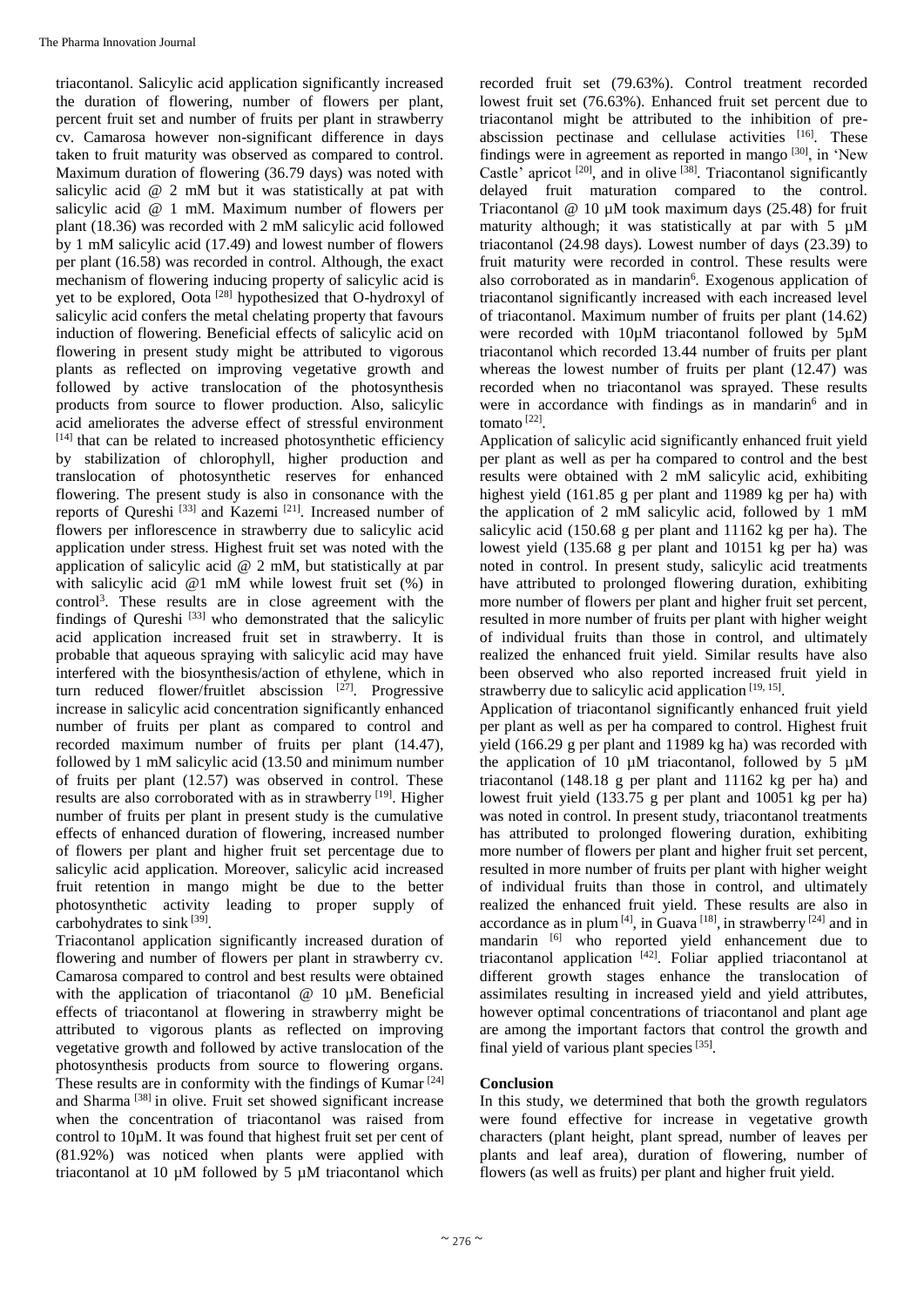**Table 1:** Effect of salicylic acid and triacontanol on an average plant height (cm), Plant Spread, Number of Leaves per Plant and Leaf area of strawberry cv. Camarosa

| $S \downarrow C \rightarrow$                          | <b>Plant Height</b> |                |                                                  |                | <b>Plant Spread</b> |                       |                | <b>Number of Leaves Per Plant</b> |                |                |                |           | <b>Leaf Area</b> |                      |                |       |
|-------------------------------------------------------|---------------------|----------------|--------------------------------------------------|----------------|---------------------|-----------------------|----------------|-----------------------------------|----------------|----------------|----------------|-----------|------------------|----------------------|----------------|-------|
|                                                       | $\mathbf{C}_0$      | C <sub>1</sub> | C <sub>2</sub>                                   | Mean           | C0                  | C <sub>1</sub>        | $\mathbf{C}_2$ | Mean                              | $\mathbf{C}_0$ | $\mathbf{C}_1$ | $\mathbf{C}_2$ | Mean      | $\mathbf{C}_0$   | C <sub>1</sub>       | $\mathbf{C}_2$ | Mean  |
| S <sub>0</sub>                                        | 17.249              | 17.607         | 19.726                                           | 18.194   15.54 |                     |                       | 16.64 17.56    | 16.61                             | 8.93           | 9.82           | 10.28          | 9.68      | 90.25            | 93.41                | 96.69          | 93.45 |
| $S_1$                                                 | 18.800              |                | 19.823   21.299   19.974   17.14   17.60   18.81 |                |                     |                       |                | 17.85                             | 9.68           | 10.63          | 11.10          | 10.47     | 93.32            | 99.37                | 98.92          | 97.20 |
| S <sub>2</sub>                                        | 19.721              |                | 21.416 22.212 21.117                             |                |                     | 17.35   18.72   19.92 |                | 18.66                             | 10.16          | 10.68          | 11.57          | 10.80     | 95.27            | 102.56 102.90 100.11 |                |       |
| Mean                                                  |                     |                | 18.590   19.615   21.079                         |                |                     | 16.71   17.65   18.76 |                |                                   | 9.59           | 10.37          | 10.98          |           | 92.95            | 98.31                | 99.50          |       |
|                                                       | CD at 5%            |                |                                                  |                |                     |                       |                |                                   |                |                |                |           |                  |                      |                |       |
| Triacontanol (C)<br>0.429                             |                     |                |                                                  | 0.358          |                     |                       |                | 0.288                             |                |                |                | 2.53      |                  |                      |                |       |
| Salicylic acid (S)<br>0.288<br>2.53<br>0.429<br>0.358 |                     |                |                                                  |                |                     |                       |                |                                   |                |                |                |           |                  |                      |                |       |
| $C \times S$                                          |                     |                |                                                  | NS             | NS                  |                       |                |                                   | NS             |                |                | <b>NS</b> |                  |                      |                |       |

S= Salicylic acid; S<sub>0</sub> -Control (water spray), S<sub>1</sub> - Salicylic acid (1 mM) and S<sub>2</sub> - Salicylic acid (2 mM). C = Triacontanol; C<sub>0</sub> - Control (water spray),  $C_1$  - Triacontanol (5 µM) and  $C_2$  - Triacontanol (10 µM). \*Base period: Month in which growth regulators were applied

T**able 2:** Effect of salicylic acid and triacontanol on duration of flowering and number of flowers per plant of strawberry cv. Camarosa

|                              |                | <b>Duration of flowering (Days)</b> |                |       | Number of flowers per plant |                |           |       |  |
|------------------------------|----------------|-------------------------------------|----------------|-------|-----------------------------|----------------|-----------|-------|--|
| $S \downarrow C \rightarrow$ | $\mathbf{C}_0$ | Ù1                                  | $\mathbb{C}_2$ | Mean  | $\mathbf{C}_0$              | C <sub>1</sub> | $\bf C_2$ | Mean  |  |
| $S_0$                        | 31.63          | 35.63                               | 36.70          | 34.66 | 14.83                       | 16.63          | 18.27     | 16.58 |  |
| S <sub>1</sub>               | 33.90          | 36.70                               | 38.03          | 36.21 | 16.37                       | 17.20          | 18.90     | 17.49 |  |
| S <sub>2</sub>               | 34.80          | 36.00                               | 39.57          | 36.79 | 16.83                       | 18.73          | 19.50     | 18.36 |  |
| Mean                         | 33.44          | 36.11                               | 38.10          |       | 16.01                       | 17.52          | 18.89     |       |  |
| $CD$ at 5%                   |                |                                     |                |       |                             |                |           |       |  |
| Triacontanol $(C)$ :         | 1.65<br>0.82   |                                     |                |       |                             |                |           |       |  |
| Salicylic acid (S):          | 1.65           |                                     | 0.82           |       |                             |                |           |       |  |
| $C \times S$                 | NS             |                                     |                |       | NS                          |                |           |       |  |

S= Salicylic acid; S0 -Control (water spray), S1 - Salicylic acid (1 mM) and S2 - Salicylic acid (2 mM). C = Triacontanol; C0 - Control (water spray), C1 - Triacontanol (5 µM) and C2 - Triacontanol (10 µM).

**Table 3:** Effect of salicylic acid and triacontanol on fruit set (%), days taken to fruit maturity and number of fruits per plant of strawberry cv. Camarosa

|                              |                |                | Days taken to fruit maturity |             |           |                | Number of fruits per plant |             |             |       |                |       |
|------------------------------|----------------|----------------|------------------------------|-------------|-----------|----------------|----------------------------|-------------|-------------|-------|----------------|-------|
| $S \downarrow C \rightarrow$ | $\mathbf{C}_0$ | C <sub>1</sub> | $\mathbf{C}_2$               | <b>Mean</b> | C0        | C <sub>1</sub> | C <sub>2</sub>             | <b>Mean</b> | $_{\rm C0}$ | $C_1$ | C <sub>2</sub> | Mean  |
| $S_0$                        | 74.43          | 76.97          | 78.97                        | 76.79       | 23.00     | 24.58          | 25.08                      | 24.22       | 11.37       | 12.73 | 13.60          | 12.57 |
| $S_1$                        | 77.63          | 79.53          | 83.20                        | 80.12       | 24.67     | 25.43          | 24.88                      | 24.99       | 12.63       | 13.03 | 14.83          | 13.50 |
| S <sub>2</sub>               | 77.83          | 82.40          | 83.60                        | 81.28       | 22.50     | 24.92          | 26.46                      | 24.63       | 13.40       | 14.57 | 15.43          | 14.47 |
| Mean                         | 76.63          | 79.63          | 81.92                        |             | 23.39     | 24.98          | 25.48                      |             | 12.47       | 13.44 | 14.62          |       |
| $CD$ at 5%                   |                |                |                              |             |           |                |                            |             |             |       |                |       |
| Triacontanol $(C)$ :         | 2.14           |                |                              |             | 1.40      |                |                            |             | 0.53        |       |                |       |
| Salicylic acid (S):          | 2.14           |                |                              |             | <b>NS</b> |                |                            |             | 0.53        |       |                |       |
| $C \times S$ :               | NS             |                |                              |             | <b>NS</b> |                |                            |             | NS.         |       |                |       |

 $\overline{S}$  = Salicylic acid; S<sub>0</sub> -Control (water spray), S<sub>1</sub> - Salicylic acid (1 mM) and S<sub>2</sub> - Salicylic acid (2 mM). C = Triacontanol; C<sub>0</sub> - Control (water spray),  $C_1$  - Triacontanol (5  $\mu$ M) and  $C_2$  - Triacontanol (10  $\mu$ M).

**Table 4:** Effect of salicylic acid and triacontanol on fruit yield per plant (g) and fruit yield per hectare (kg) of strawberry cv. Camarosa

|                              |                |        | Fruit yield per plant (g) | Fruit yield per hectare (kg) |        |        |                |       |  |
|------------------------------|----------------|--------|---------------------------|------------------------------|--------|--------|----------------|-------|--|
| $S \downarrow C \rightarrow$ | C0             | U1     | $\mathbf{C}_2$            | Mean                         | C0     | U1     | C <sub>2</sub> | Mean  |  |
| $S_0$                        | 124.72         | 131.17 | 151.16                    | 135.68                       | 9238.5 | 9716.3 | 11197          | 10051 |  |
| $S_1$                        | 133.48         | 148.27 | 170.29                    | 150.68                       | 9887.6 | 10983  | 12614          | 11162 |  |
| S <sub>2</sub>               | 143.04         | 165.10 | 177.42                    | 161.85                       | 10596  | 12229  | 13142          | 11989 |  |
| Mean                         | 133.75         | 148.18 | 166.29                    |                              | 9907.3 | 10976  | 12318          |       |  |
| $CD$ at 5%                   |                |        |                           |                              |        |        |                |       |  |
| Triacontanol $(C)$ :         | 5.78<br>427.91 |        |                           |                              |        |        |                |       |  |
| Salicylic acid $(S)$ :       | 5.78           |        |                           |                              | 427.91 |        |                |       |  |
| $C \times S$ :               | NS.            |        |                           | NS.                          |        |        |                |       |  |

S= Salicylic acid; S<sub>0</sub> -Control (water spray), S<sub>1</sub> - Salicylic acid (1 mM) and S<sub>2</sub> - Salicylic acid (2 mM). C = Triacontanol; C<sub>0</sub> - Control (water spray),  $C_1$  - Triacontanol (5  $\mu$ M) and  $C_2$  - Triacontanol (10  $\mu$ M).

### **References**

- 1. Abreu ME, Munné-Bosch S. Salicylic acid deficiency in NahG transgenic lines and sid2 mutants increases seed yield in the annual plant. Arabidopsis thaliana. Journal of Experimental Botany. 2009; 60:1261-1271.
- 2. Anonymous. Camarosa Strawberry*.* Retrieved, 2013.
- 3. Babak J, Saeid E, Katayoon S. Growth and fruit characteristics of strawberry cv. Selva as affected by

different application timing of salicylic acid under saline conditions. International Journal of Fruit Science. 2015; 15:339-352.

- 4. Barua SC. Effect of triacontanol on growth and fruiting of plum cv. Santa Rosa. Ph D. Thesis, submitted to Dr. YSPUHF, Nauni, Solan. 1990, 1-141.
- 5. Chen X, Yuan H, Chen R, Zhu L, He G. Biochemical and photochemical changes in response to triacontanol in rice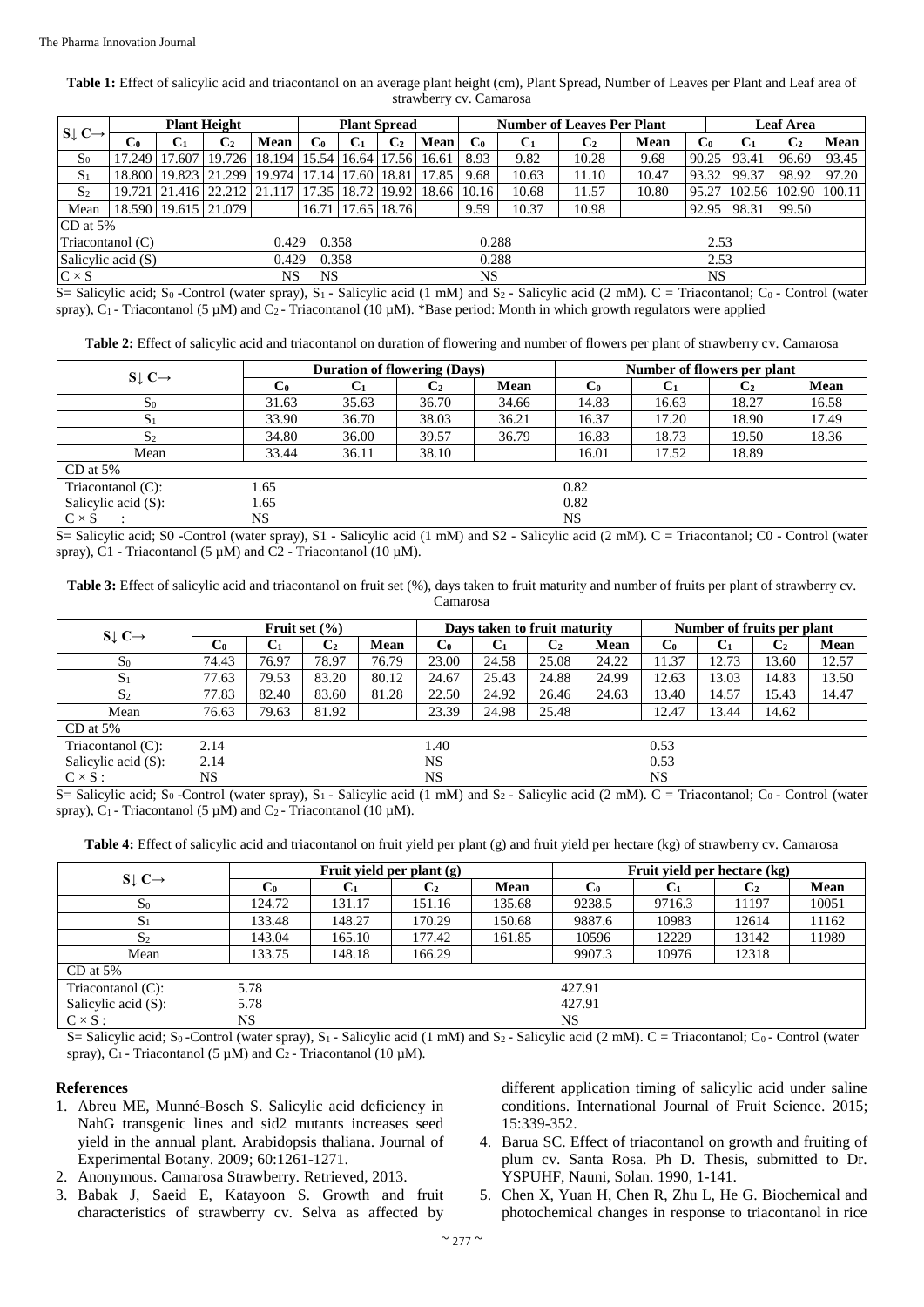*Oryza Sativa* L. Plant Growth Regulation. 2003; 40:249- 256.

- 6. Choudhary HD, Jain MC, Sharma MK, Bhatnagar P. Effect of plant growth regulators on growth and yield of Nagpur mandarin (*Citrus reticulata* Blanc). The Asian Journal of Horticulture. 2013; 8(2):746-750.
- 7. Darnell RL, Cantiff DJ, Kirsehbanm DS, Chandler CK. The physiology of flowering in strawberry. Horticultural Reviews. 2003; 28:325-349.
- 8. Fariduddin Q, Hayat S, Ahmad A. Salicylic acid influences net photosynthetic rate, carboxylation efficiency, nitrate reductase activity and seed yield in Brassica juncea. Photosynthetica. 2003; 41:281-284.
- 9. Ghaderi N, Normohammadi S, Javadi T. Morphophysiological responses of strawberry (*Fragaria* × *ananassa*) to exogenous salicylic acid application under drought stress. Journal of Agricultural Science and Technology. 2015; 17:167-178.
- 10. Gharib FAEL. Effect of salicylic acid on the growth, metabolic activities and oil content of basil and marjoram. International Journal of Agriculture and Biology. 2007; 9(2):294-301.
- 11. Hancock HF. Strawberries. In: Temperate fruit crops in warm climates (Ed. A. Erez). Kluwer Academic Publishers, Dordreht, The Netherlands. 2000, 445-455.
- 12. Hancock JF. Strawberries. CABI Publications, Wallingford, Oxon, UK, 1999.
- 13. Handley DT. The strawberry plant: what you should know. University of Marine Cooperative Extension, Highmoor Farm, P.O. Box 179, Monmouth Marine, 1998.
- 14. Hayat Q, Hayat H, Irfan M, Ahmad A. Effect of exogenous salicylic acid under changing environment: A review. Environmental and Experimental Botany. 2010; 68:14-25.
- 15. Horvath E, Szalai S, Janda T. Induction of abiotic stress tolerance by salicylic acid signaling. Journal of Plant Growth Regulators. 2007; 26:290-300.
- 16. Hu A, Lin B, Ren D, Chen J. Abscission of citrus fruits. The effects of triacontanol on cellulose and pectinase activities in the abscission of young fruit explants of Bendizao mandarin (*Citrus succosa*). Acta Hoticulture. 1985; 12:77-82.
- 17. Hummer KE, Bassil N, Njuguna W. *Fragaria*. In: Wild Crop Relatives: Genomic and Breeding Resources - Temperate Fruits Ed. C. Cole. 2011, 17-44.
- 18.Jain MC, Dashora LK. Effect of different plant bio regulators in relation to fruit quality and yield of Guava (*Psidium guajava* L.) cv. Sardar. Progressive Horticulture. 2010; 42(1):50-53.
- 19.Jamali B, Eshghi S, Taffazoli E. Vegetative and reproductive growth of strawberry plants cv. 'Pajaro' affected by salicylic acid and nickel. Journal of Agricultural Science and Technology. 2011; 13:895-904.
- 20.Joolka NK, Sharma MK. Effect of triacontanol on growth, yield and quality of apricot. The Horticultural Journal. 2003; 16(1):89- 91.
- 21. Kazemi M. Foliar application of salicylic acid and calcium on yield, yield component and chemical properties of strawberry. Bulletin of Environment, Pharmacology and Life Sciences. 2013; 12(11):19-23.
- 22. Khan MMA, Bhardwaj G, Naeem M, Moinuddin F, Singh M, Idrees M. Response of tomato (*Solanum lycopersicum*  L.) to application of potassium and triacontanol. Acta Horticulturae 2009; 823:199-208.
- 23. Krishnan RR, Kumari BDR. Effect of N-triacontanol on the growth of salt stressed soybean plants. Journal of Biosciences. 2008; 19:53-62.
- 24. Kumar R, Saravanan S, Parshant B, Bandral J. Influence of plant bio-regulators and picking time on yield of strawberry (*Fragaria* × *ananassa* Duch.) cv. Sweet Charlie. Asian Journal of Horticulture. 2012; 7(1):137- 139.
- 25. Mohan NK, Sharma R. Strawberries. In: A Text Book of Pomology Vol.-IV (ed. T.K. Chattopadhyay). Kalyani Publishes, Ludhiana, India. 2000, 80-147.
- 26. Naeem M, Khan, M.M.A, Moinuddin F. Triacontanol: a potent plant growth regulator in agriculture*.* Journal of Plant Interactions. 2012; 7(2):129-142.
- 27. Nunez-Elisea R, Davenport TL. Abscission of mango fruitlets as influenced by enhanced ethylene biosynthesis. Plant Physiology. 1986; 82(4):991-994.
- 28. Oota Y. Short-day flowering of Lamma gibba  $G_3$  induced by salicylic acid. Plant Cell Physiology. 1975; 16:1131– 1135.
- 29. Panse VG, Sukhatme PV. Statistical Methods for Agricultural Workers. Indian Council of Agricultural Research Publication. 1985; 87-89.
- 30. Patil AS, Tidke SN, Tike, MA, Shinde BN, Gore AK. Effect of chemicals and growth regulators on fruit set and fruit retention of Parbhani Bhushan mango. Journal of Soils and Crops. 2005; 15(1):64-66.
- 31. Perveen S, Shahbaz M, Ashraf M. Modulation in activities of antioxidant enzymes in salt stressed and non-stressed wheat (*Triticum aestivum* L.) plants raised from seed treated with triacontanol. 2011; 43(5):2463-2468.
- 32. Perveen S, Shahbaz M, Ashraf M. Regulation in gas exchange and quantum yield of photosystem II (PS II) in salt-stressed and non-stressed wheat plants raised from seed treated with triacontanol. Pakistan Journal of Botany. 2010; 42:3073-3081.
- 33. Qureshi MK, Chughta S, Qureshi SU, Abbas AN. Impact of exogenous application of salt and growth regulators on growth and yield of strawberry. Pakistan Journal of Botany. 2013; 45(4):1179-1185.
- 34.Ries S, Houtz R. Triacontanol as a plant growth regulator. Horticulture science. 1979; 18:654-662.
- 35. Sagaral EG, Orcutt DM, Foy CL. Influence of time and rate of triacontanol applications on the growth and yields of selected plants. In:. Proceedings of the  $5<sup>th</sup>$  Annual Meeting of Plant Growth Regulator Working Group. (Ed-Abdel-Rehman M.) Blacksburg, VA, USA. 1978; 115.
- 36. Senaratna T, Touchell D, Bunn E, Dixon K. Acetyl salicylic acid (aspirin) and salicylic acid induce multiple stress tolerance in bean and tomato plants. Plant Growth Regulators. 2000; 30:157-161.
- 37. Shakirova FM. Role of hormonal system in the manifestation of growth promoting and anti-stress action of salicylic acid. In: Salicylic Acid: A Plant Hormone (Eds. S. Hayat and A. Ahmad) Springer, Dordrecht, Netherlands, 2007.
- 38. Sharma N, Singh K, Thakur, A. Growth, fruit set, yield and fruit quality of olives (*Olea europaea* L.) as influenced by nutrients and bio-stimulants under rainfed condition. Acta Horticulturae, 2009; 890:385-392
- 39. Singh B, Usha K. Salicylic acid induced physiological and biochemical changes in wheat seedlings under water stress. Plant Growth Regulators. 2003; 39(2):137-141.
- 40. Singh M, Khan MMA, Moinuddin F, Naeem M.